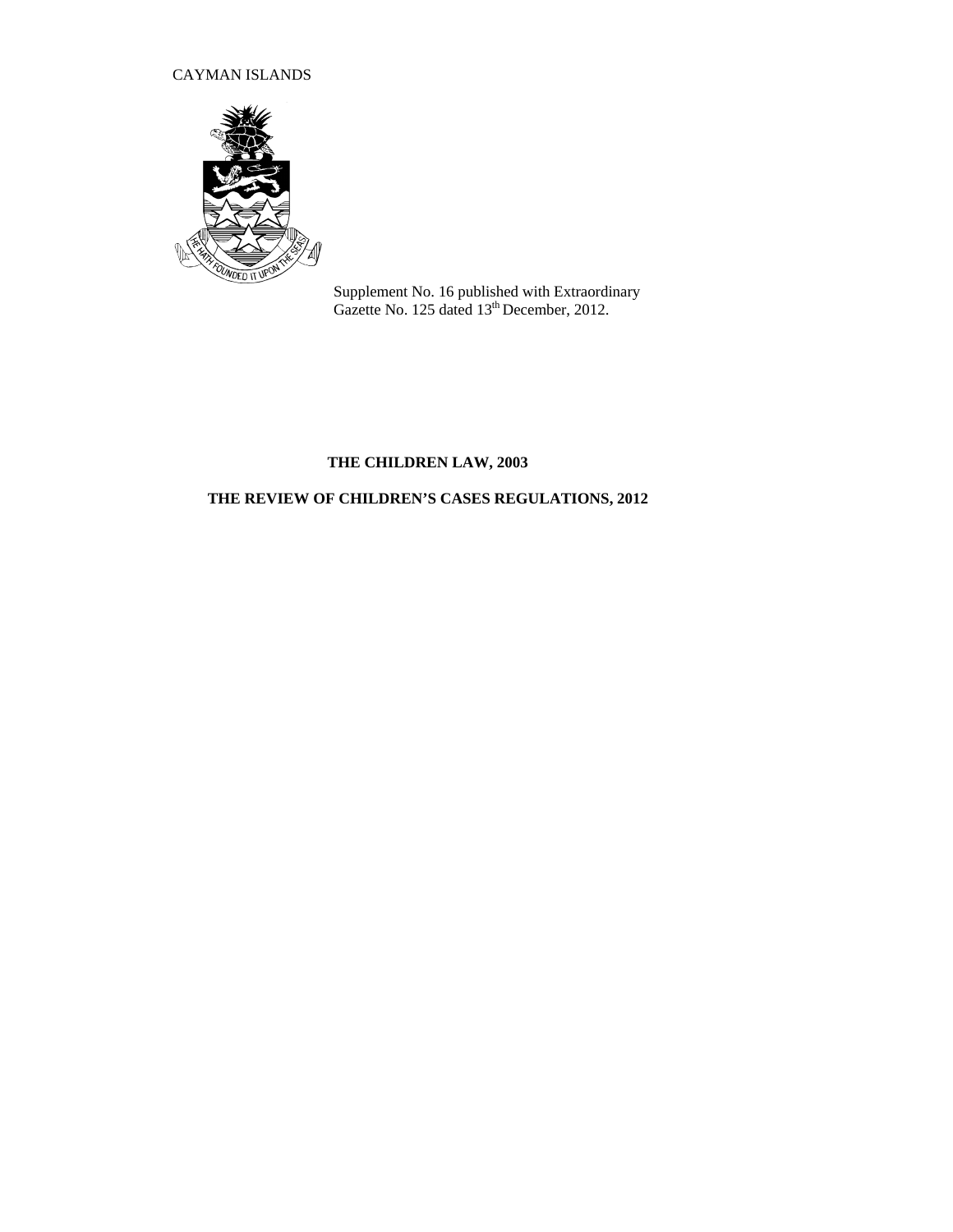### **THE REVIEW OF CHILDREN'S CASES REGULATIONS, 2012**

## **ARRANGEMENT OF REGULATIONS**

- 1. Citation
- 2. Definitions
- 3. Time when cases are to be reviewed
- 4. Manner in which cases are to be reviewed
- 5. Considerations to which the Department is to have regard 6. Health reviews
- Health reviews
- 7. Consultation, participation and notification
- 8. Arrangements for implementation of decisions arising out of reviews
- 9. Monitoring arrangements
- 10. Recording of review information
- 11. Application of Regulations to short periods of care

## **SCHEDULES**

SCHEDULE 1- Elements to be included in review

SCHEDULE 2- General considerations to which the Department is to have regard SCHEDULE 3- Health considerations to which the Department is to have regard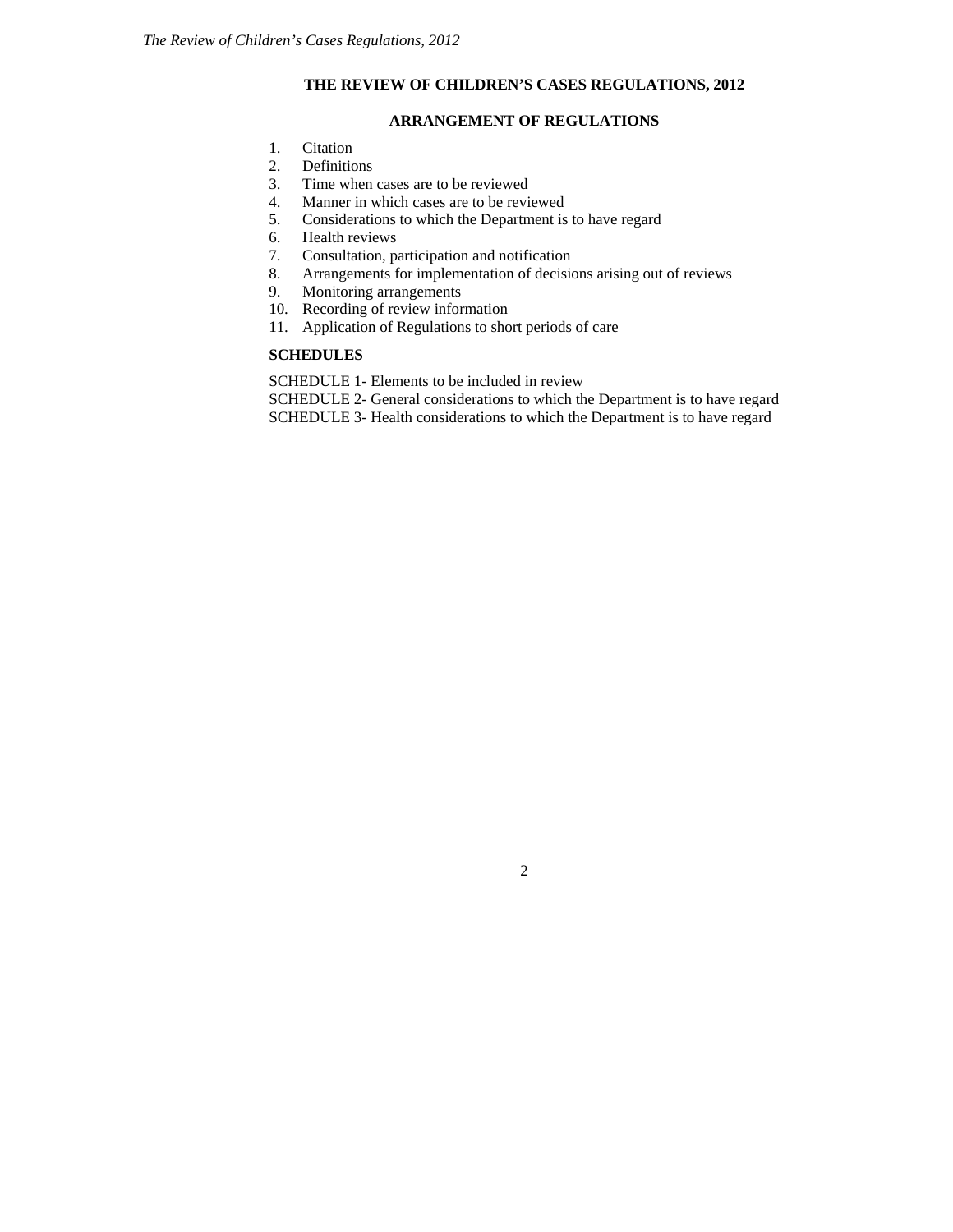#### **CHILDREN LAW, 2003**

#### **THE REVIEW OF CHILDREN CASES REGULATIONS, 2012**

The Governor in Cabinet, in exercise of the powers conferred by section 28(1) and (2) of the Children Law, 2003, hereby makes the following Regulations-

1. These Regulations may be cited as the Review of Children's Cases Regulations, 2012. Citation

2. In these Regulations-<br>
Definitions

"independent visitor" means an independent visitor appointed under paragraph 14 of Schedule 2 to the Law; and

"Law" means the Children Law, 2003.

3. (1) Within four weeks of the date upon which a child begins to be looked after or provided with accommodation by the Department, the Department shall review that child's case.

(2) The Department shall conduct a second review not more than three months after the first and thereafter subsequent reviews shall be conducted not more than six months after the date of the previous review.

4. (1) The Department shall set out in writing the arrangements governing the manner in which the case of each child shall be reviewed and shall, in writing, notify those persons specified in regulation 7(1) of the arrangements.

(2) The Department shall appoint one of its officers to coordinate all aspects of the review.

(3) The manner in which each case is reviewed shall, so far as practicable, include the elements specified in Schedule 1.

3

Time when cases are to be reviewed

Manner in which cases are to be reviewed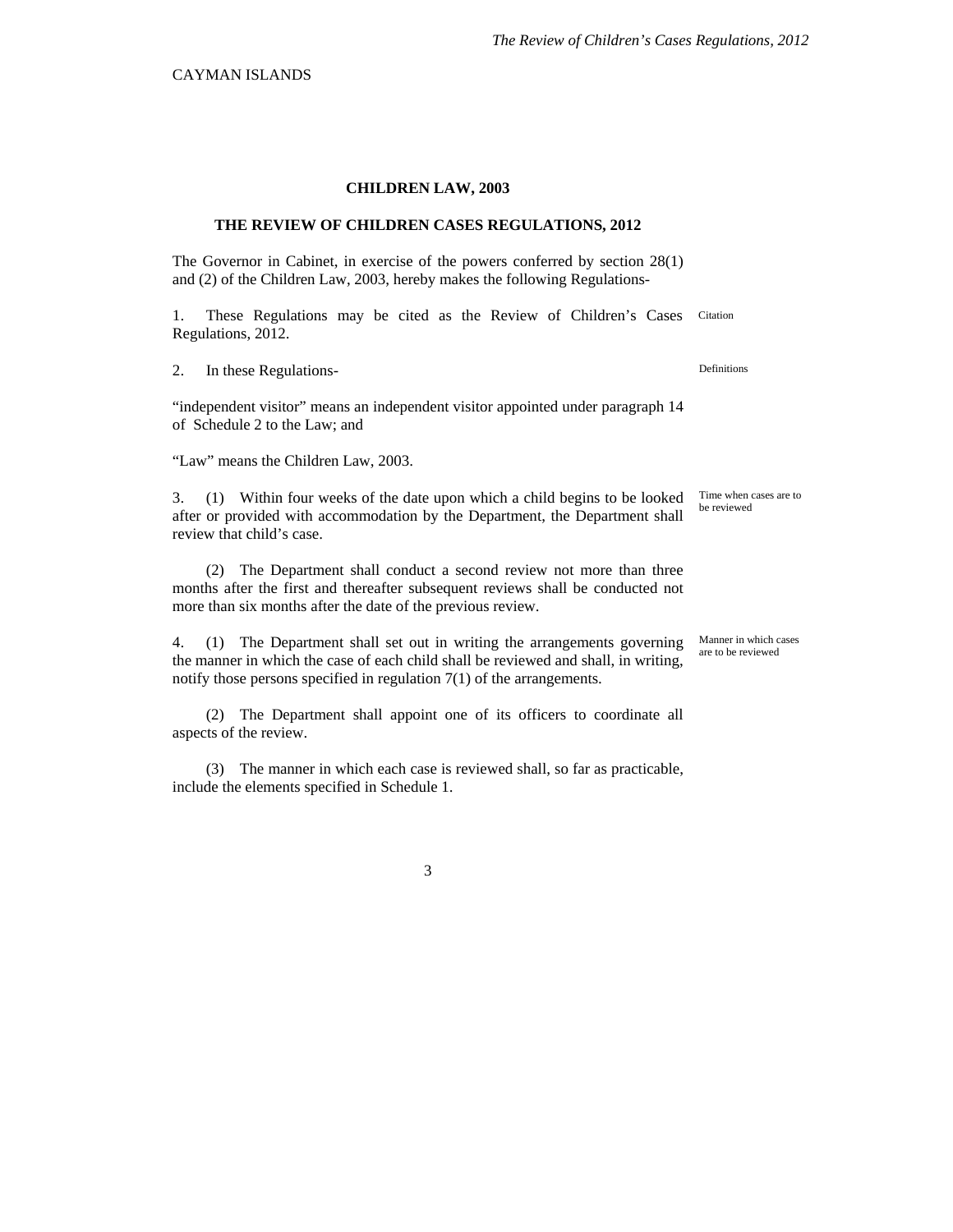#### *The Review of Children's Cases Regulations, 2012*

(4) Nothing in these Regulations shall prevent the carrying out of any other review, assessment or consideration required under the Law at the same time as the review under these Regulations is being conducted.

Considerations to which the Department is to have regard

Health reviews

5. The considerations to which the Department is to have regard in reviewing each case are the general considerations specified in Schedule 2 and the considerations concerning the health of the child specified in Schedule 3.

6. (1) The Department shall request one of its officers to make arrangements for a child under its care to be examined by a registered medical practitioner and for a written assessment on the state of health of the child to be prepared-

- (a) at least once in every six months before the child's second birthday; and
- (b) at least once in every period of twelve months after the child's second birthday.

(2) The Department shall require that the officer who conducted the assessment prepare a written report which addresses the matters listed in Schedule 3.

Consultation, participation and notification

7. (1) The Department, before conducting any review, shall, unless it is not reasonably practicable to do so, seek and consider the views of -

- (a) the child;
- (b) his parents;
- (c) any person who is not a parent of the child but who has parental responsibility for him; and
- (d) any other person whose views the Department considers to be relevant,

including, in particular, the views of those persons in relation to any particular matter which is to be considered in the course of the review.

(2) The Department shall, so far as is reasonably practicable, involve the persons whose views are sought under paragraph (1) in the review and, where the Department considers it appropriate, request the attendance of those persons at part or all of any aspect of the review of that case.

(3) The Department shall, so far as is reasonably practicable, provide written details of the result of the review and of any decision taken by the Department in consequence of the review to-

- (a) the child;
- (b) his parent;
- (c) any person who has parental responsibility for the child; and

4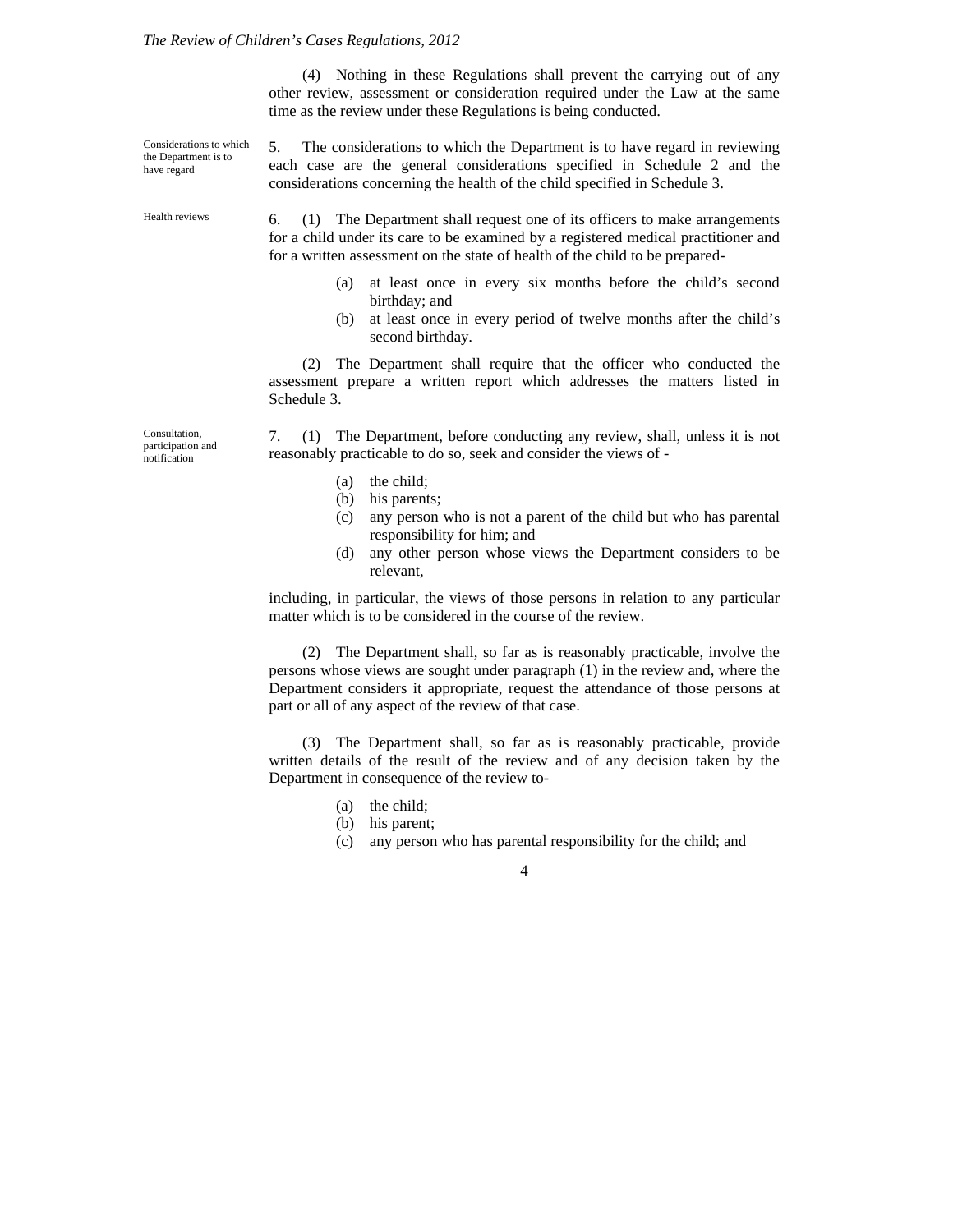(d) any other person whom it considers ought to be notified.

8. The Department shall make arrangements for the implementation of any decision which the Department proposes to make in the course, or as a result, of the review of a child's case.

9. The Department shall monitor the arrangements which it has made with a view to ensuring that it complies with these Regulations.

10. The Department shall ensure that- The Contract Recording of review

- (a) information obtained in respect of the review of a child's case;
- (b) details of the proceedings at any meeting arranged by the Department at which the child's case is considered in connection with any aspect of the review of that case; and
- (c) details of any decisions made in the course of or as a result of the review,

are recorded in writing.

11. (1) These Regulations also apply to cases in which a child is looked after or provided with accommodation by the Department for a series of short periods where the following conditions are satisfied-

- (a) all the periods are included within a period which does not exceed one year;
- (b) no single period is for a duration of more than four weeks; and
- (c) the total duration of the period does not exceed ninety days.

(2) The cases specified in paragraph (1) may be treated as a single case of a child being looked after or provided with accommodation by the Department for the purpose of these Regulations.

### **SCHEDULE 1**

(Regulation 4(3))

### **ELEMENTS TO BE INCLUDED IN REVIEW**

- 1. The arrangements for looking after the child and any relevant change in the child's circumstances.
- 2. The name and address of any person whose views should be taken into account in the course of the review.

5

Arrangements for implementation of decisions arising out of reviews

Monitoring arrangements

information

Application of Regulations to short periods of care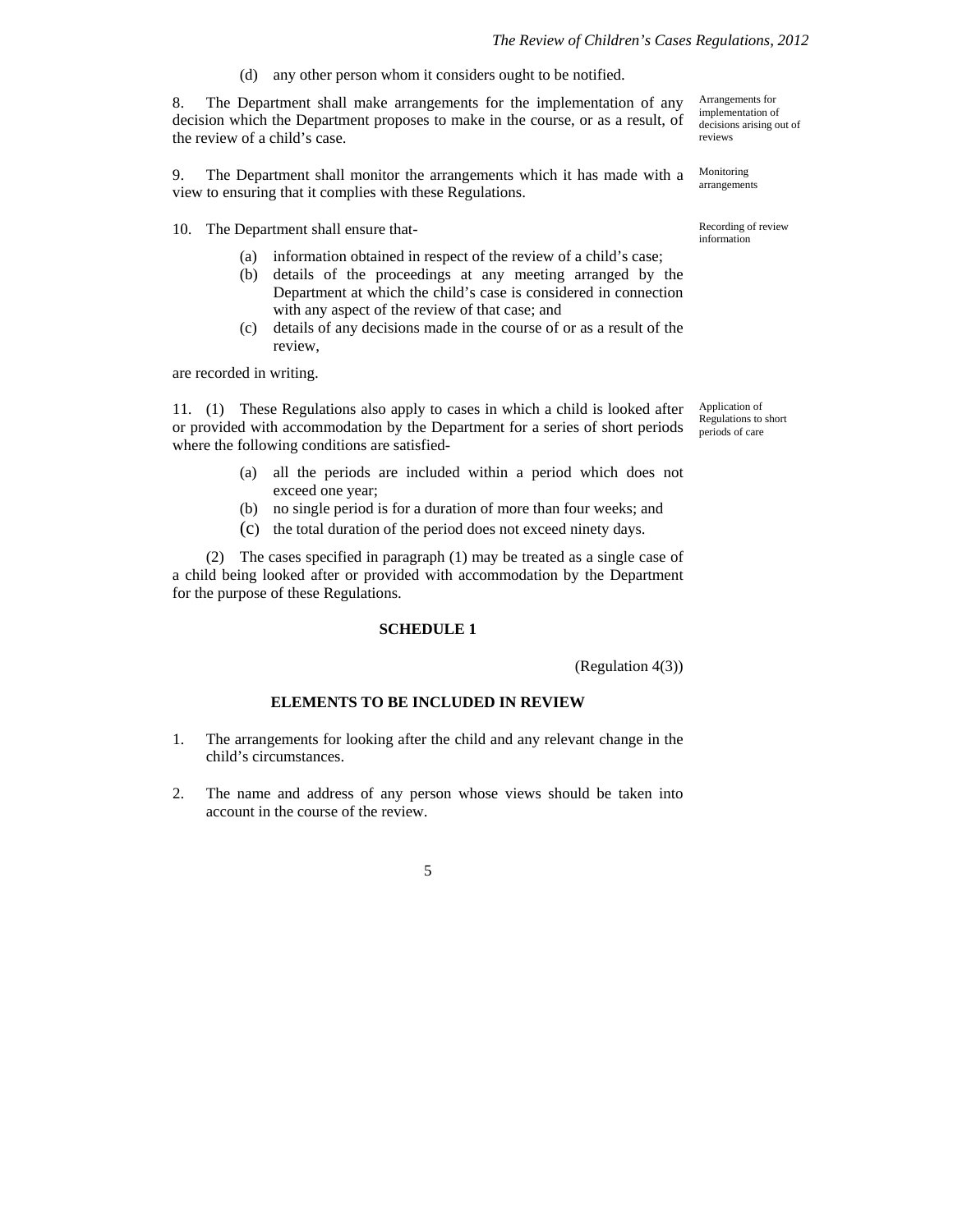- 3. Making the necessary preparations and providing any relevant information to the participants in any meeting of the Department which considers the child's case in connection with any aspect of the review.
- 4. Initiating meetings of relevant personnel of the Department and other relevant persons to consider the review of the child's case.
- 5. Explaining to the child any steps which he may take under the Law including, where appropriate -
	- (a) his right to apply, with leave, for a section 10 order;
	- (b) where he is in care, his right to apply for the discharge of the care order; and
	- (c) the availability of the procedure established under the Law for considering representations.
- 6. Making decisions or taking steps following decisions arising out of or resulting from a review.

## **SCHEDULE 2**

(Regulation 5)

# **GENERAL CONSIDERATIONS TO WHICH THE DEPARTMENT IS TO HAVE REGARD**

- 1. In the case of a child who is in care, whether an application should be made to discharge the care order.
- 2. Whether the Department should seek a change in the child's legal status.
- 3. Arrangements for contact and whether there is any need for changes in the arrangements in order to promote contact with the child's family and others so far as is consistent with his welfare.
- 4. Any special arrangements that have been made or need to be made for the child, including the carrying out of assessments either by the Department or other persons, such as those in respect of special educational needs.
- 5. Whether an independent visitor should be appointed if one has not already been appointed by the Department.
- 6. The child's educational needs, progress and development.

6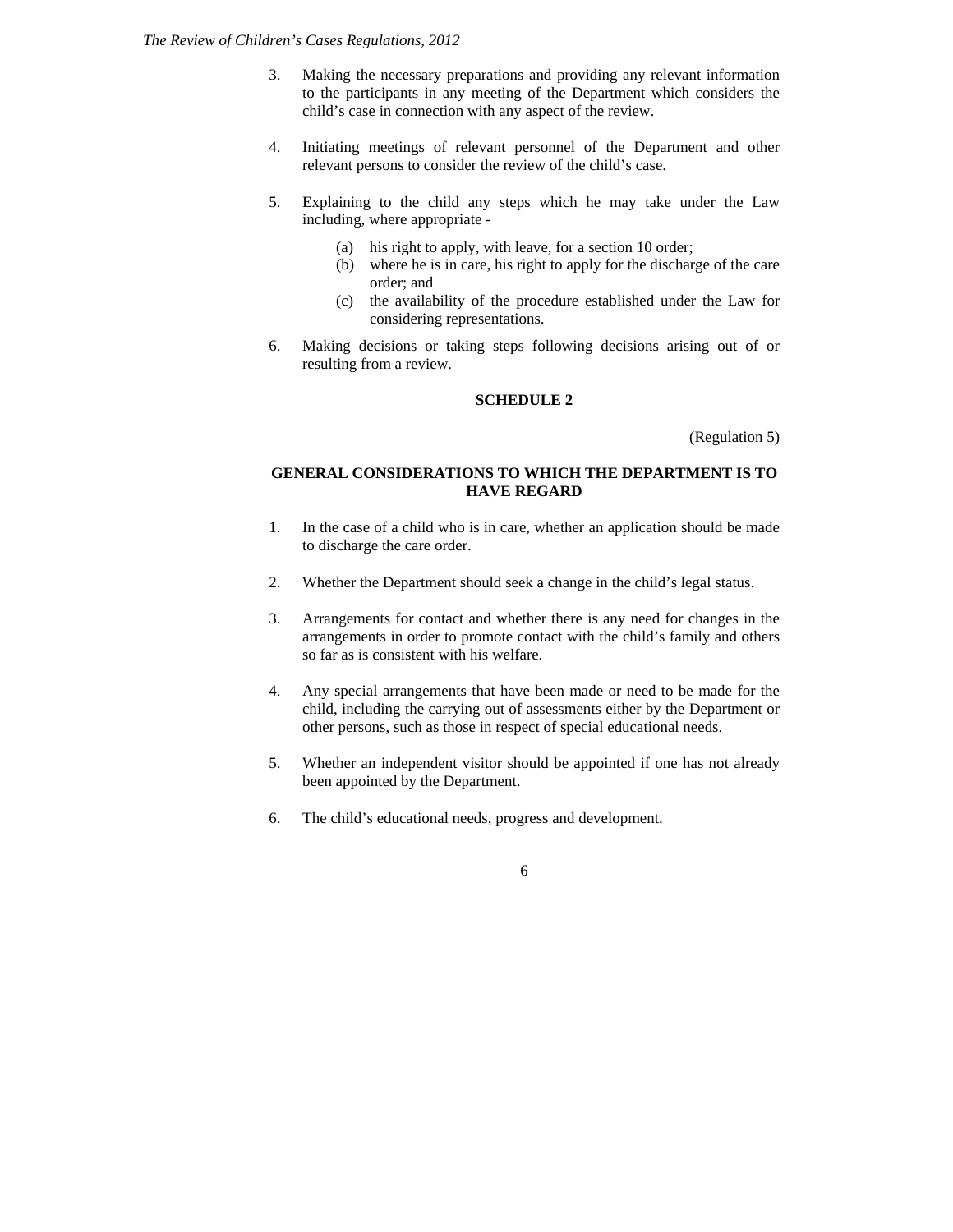- 7. Whether arrangements need to be made for the time when the child will no longer be looked after or provided with accommodation by the Department.
- 8. Whether plans need to be made to find a permanent substitute family for the child.
- 9. Whether previous recommendations or plans have been carried out and if not, the reasons therefor.

### **SCHEDULE 3**

(Regulation 5)

### **HEALTH CONSIDERATIONS TO WHICH THE DEPARTMENT IS TO HAVE REGARD**

- 1. The child's current state of health, including his physical, emotional and mental health.
- 2. The child's health history, including, as far as practicable, his family's health history.
- 3. The effect of the child's health and health history on his development.
- 4. Existing arrangements for the child's medical, optical and dental care and treatment and health, optical and dental surveillance.
- 5. The possible need for an appropriate course of action which should be identified to assist necessary change of such care, treatment or surveillance.
- 6. The possible need for-
	- (a) preventive measures, such as vaccination and immunisation;
	- (b) screening for vision and hearing; and
	- (c) for advice and guidance on health, personal care and health promotion issues appropriate to the child's needs.
- 7. The need, if any, for any emotional, psychiatric or psychological assessment or treatment.
	- 7